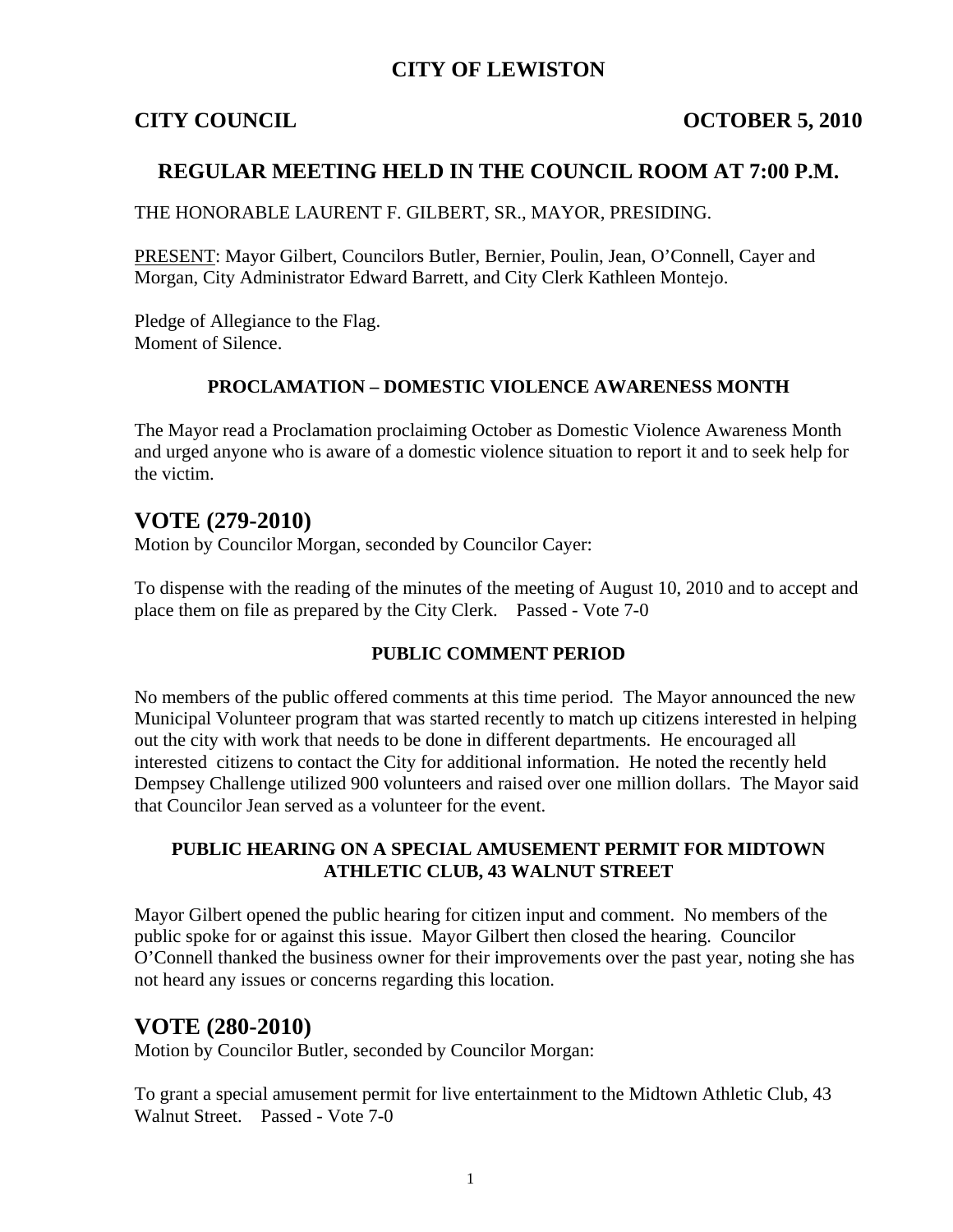### **PUBLIC HEARING ON A SPECIAL AMUSEMENT PERMIT FOR SCHEMENGEES BAR & GRILL, 551 LINCOLN STREET**

Mayor Gilbert opened the public hearing for citizen input and comment. No members of the public spoke for or against this issue. Mayor Gilbert then closed the hearing.

# **VOTE (281-2010)**

Motion by Councilor Jean, seconded by Councilor Morgan:

To grant a special amusement permit for live entertainment to Schemengees Bar & Grill, 551 Lincoln Street. Passed - Vote 7-0

At this time, the Mayor took agenda item number 6 out of order and addressed it at this time.

## **ORDER AUTHORIZING THE TRANSFER OF FUNDS WITHIN THE COMMUNITY DEVELOPMENT BLOCK GRANT PROGRAM FOR THE PURPOSE OF FUNDING AN ENERGY AUDIT OF THE YWCA BUILDING**

Pauline Gudas of 6 Raymond Avenue noted the YWCA is important to the City, but it is the City's obligation to manage their money well, just as it is the YWCA's obligation to do the same. She noted the organization got into financial problems on their own, and now only six weeks into their fundraising campaign, they are asking for a handout from the City. She said she has not heard if they are asking other towns for financial assistance. Ms. Gudas noted that many non-profits do not receive money from the City and she questioned why the YWCA should. She said the organization is asking for \$10,000 for an energy audit, but their actual request to the City is for \$250,000 in financial assistance. She noted these funds would come from the CBDG account and these funds could be used to help families in the CDBG target zone instead. Ms. Gudas pointed out that \$10,000 would allow for 20 CDBG families to receive a \$500 energy audit of their home, and \$250,000 would allow 20 families in the CDBG zone to have \$5,000 energy upgrades to their homes. She said that other non-profits are in a financial situation due to the economy and they are not coming to the City to bail them out. She urged the Council to spend the money on families who could use the assistance.

Martha Baxter of 22 Buttonwood Lane introduced herself as a board member of the YWCA and said there is great community work going on at the YWCA such as children's swimming lessons to social clubs for seniors. She noted the organization provides essential services and she supports the request before the Council. She said the board would keep working on fundraising and would reach out to area towns. Ms. Baxter said the board worked to keep up with the mortgage, but due to the economy and increased costs such as oil and insurances, the board could not keep up with it.

Councilor Poulin asked if there are any other city programs that could provide funding for the organization. The City Administrator mentioned the CDBG Rehab Loan program. Councilor Morgan noted the YWCA benefits thousands of people each year, plus would be available for future generations.

# **VOTE (282-2010)**

Motion by Councilor Cayer, seconded by Councilor Jean: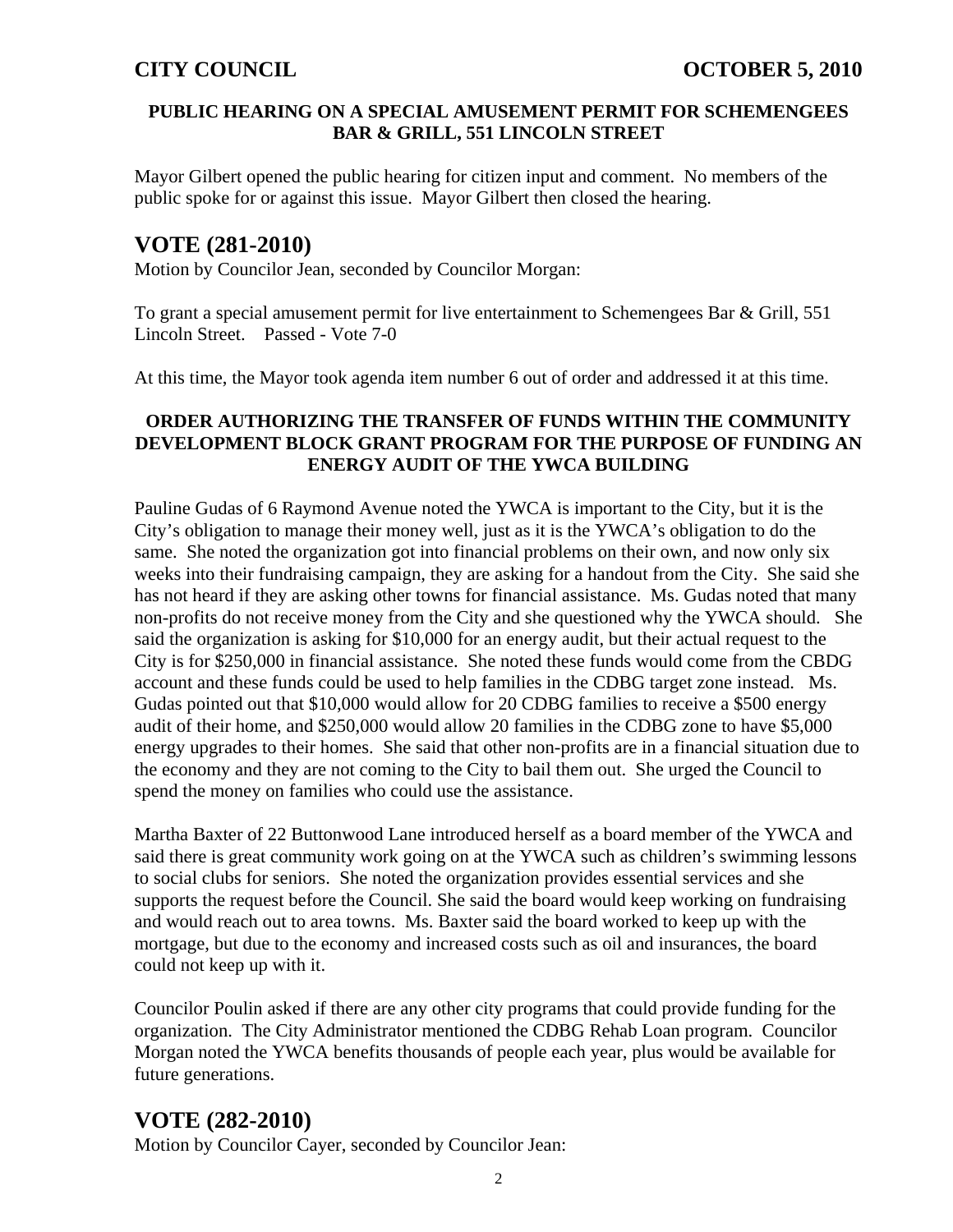To approve the Order authorizing the transfer of funds within the Community Development Block Grant Program for the purpose of funding an energy audit of the YWCA building:

- WHEREAS, earlier this year, the YWCA Board decided to close their facility due to financial issues compounded by the mortgage on the building and its high energy costs; and
- WHEREAS, in response to that announcement, members of the community proposed that the YWCA undertake a capital campaign to address the organization's financial needs; and
- WHEREAS, to date, this campaign has received donations and pledges in excess of \$400,000 toward a goal of \$1,000,000; and
- WHEREAS, the YWCA provides important services to the population of our region including low and moderate income residents of Lewiston; and
- WHEREAS, it is in the best interests of the City of Lewiston to assist the YWCA in addressing the high energy costs associated with their current building; and
- WHEREAS, in order to do so, a comprehensive energy audit is necessary to identify energy and utility saving projects, estimate their costs, and project the savings that will result from them; and
- WHEREAS, once such an audit has been completed, the YWCA will be able to develop a specific plan and budget for addressing this issue;

Now, therefore, be It Ordered by the City Council of the City of Lewiston that the Finance Director is hereby authorized to transfer an amount not to exceed \$10,000 from currently funded Community Development Downtown Infrastructure projects to fund a comprehensive energy and utility audit of the YWCA's property located on East Avenue in Lewiston.

Be it Further Ordered that the City Administrator and/or his designee work closely with the staff of the YWCA in the process of completing such an audit and report the results back to the City Council to include the proposed projects, their estimated costs, and the savings that will result from their implementation.

Passed - Vote 7-0

## **PUBLIC HEARING AND FINAL PASSAGE REGARDING AN ADOPTION OF THE PROPERTY ASSESSED CLEAN ENERGY ORDINANCE**

Mayor Gilbert opened the public hearing for citizen input and comment. Bruce Damon of 22 Buttonwood Lane and chairperson of the Energy Committee, spoke in favor of the ordinance. He noted Maine has one of the oldest and least efficient housing stocks in the county and the loan program would provide up to \$15,000 in a low interest loan to increase the energy efficiency of homes. He said this program does not have any income requirements and is open to anyone. Mayor Gilbert then closed the hearing.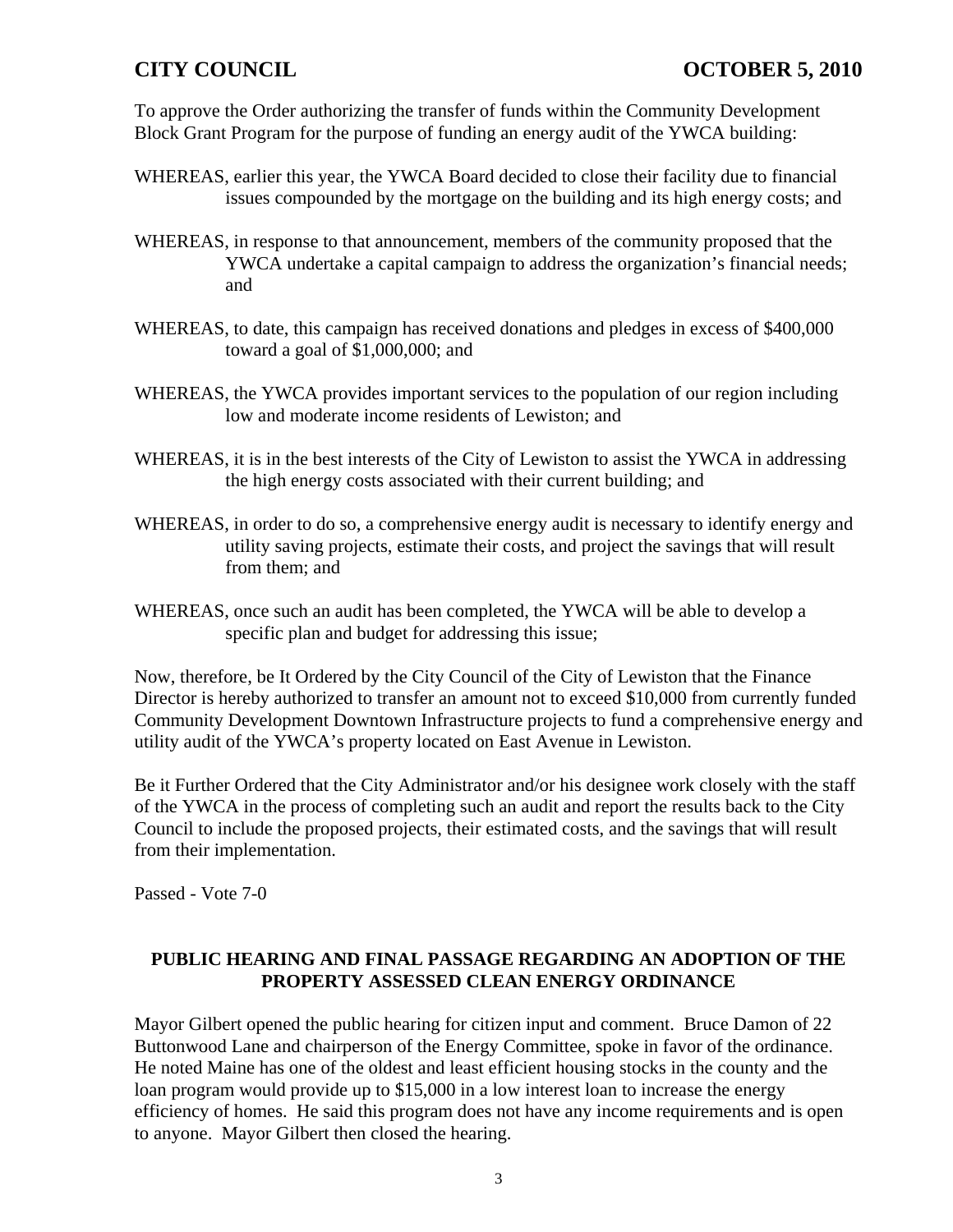# **VOTE (283-2010)**

Motion by Councilor Jean, seconded by Councilor Cayer:

That the proposed new ordinance, Chapter 60 "Property Assessed Clean Energy", receive final passage by a roll call vote. Passed - Vote 7-0

## **PUBLIC HEARING AND FIRST PASSAGE FOR LAND USE AMENDMENTS CONCERNING IN-LAW APARTMENT STANDARDS**

Mayor Gilbert opened the public hearing for citizen input and comment. No members of the public spoke for or against this issue. Mayor Gilbert then closed the hearing.

# **VOTE (284-2010)**

Motion by Councilor Jean, seconded by Councilor Poulin:

That the proposed amendment to Appendix A, Article XII "Performance Standards", Section 11, "In Law Apartment Standards", of the City Zoning and Land Use Code, concerning elimination of the prohibition against separate side entrances, receive first passage by a roll call vote and the public hearing on said ordinance be continued to the next regular City Council meeting. Passed - Vote 7-0

# **ADOPTION OF A NEW CITY POLICY REGARDING MAILBOX REPLACEMENT**

# **VOTE (285-2010)**

Motion by Councilor Butler, seconded by Councilor Jean:

To establish and adopt a Mailbox Replacement Policy, Policy Manual Number 86, as recommended by the City Administrator. Passed - Vote 7-0

### **ORDER AUTHORIZING THE CITY ADMINISTRATOR TO EXECUTE A CONTRACT WITH THE EFFICIENCY MAINE TRUST FOR THE PROPERTY ASSESSED CLEAN ENERGY (PACE) PROGRAM**

# **VOTE (286-2010)**

Motion by Councilor Butler, seconded by Councilor Jean:

To approve the Order authorizing the City Administrator to execute a contract with the Efficiency Maine Trust for the Property Assessed Clean Energy (PACE) Program:

- WHEREAS, the 124<sup>th</sup> Maine Legislature enacted Public Law 2009, Chapter 591, "An Act to Increase the Affordability of Clean Energy for Homeowners and Businesses," also known as "the Property Assessed Clean Energy Act" or "the PACE Act"; and
- WHEREAS, that Act authorizes a municipality that has adopted a Property Assessed Clean Energy ("PACE") Ordinance to establish a PACE program so that owners of qualifying property can access financing for energy saving improvements to their properties financed by funds awarded to the Efficiency Maine Trust under the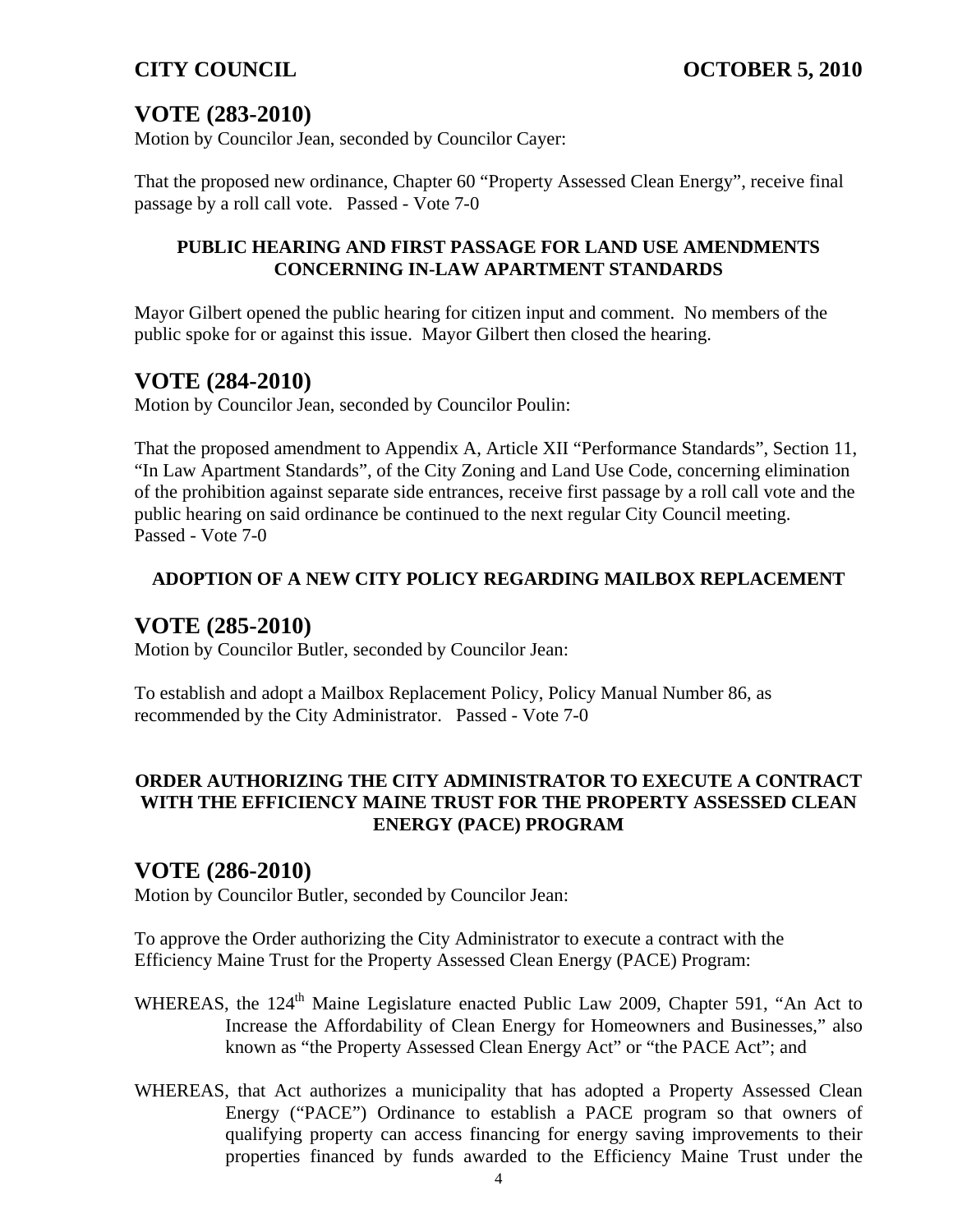Federal Energy Efficiency and Conservation Block Grant (EECBG) Program and by other funds available for this purpose, and to enter into a contract with the Trust to administer functions of its PACE program; and

WHEREAS, the City of Lewiston wishes to establish a PACE program; and

WHEREAS, the City also desires to enter into a contract with the Efficiency Maine Trust to administer the City's PACE program;

Now, therefore, be It Ordered by the City Council of the City of Lewiston that the City Administrator is hereby authorized to execute a contract with the Efficiency Maine Trust for the purpose of allowing the Trust to administer the City's Property Assessed Clean Energy Program, such contract to be in a form substantially the same as presented.

Passed - Vote 7-0

### **ORDER AUTHORIZING CHANGE ORDER #6 TO THE CONTRACT WITH LEDGEWOOD CONSTRUCTION ON THE LINCOLN STREET PARKING GARAGE**

Councilor Jean said the City is being "nickeled and dimed" on this project and the contract should have had this included in the original proposal. Mike Paradis, Director of Buildings, explained the process of constructing the garage, noting it is up to the fabricator to design the connectors. He said the City did this exact process with two other parking garages that were built and saved money, noting this work needs to be done at the end of the project to save money. Councilor Bernier said there have been \$55,000 in change orders already on this project and she requested to see the last six years worth of all changes orders on all projects put out to bid. Councilor Cayer noted that \$200,000 had been budgeted for change orders for this project and it is common in new construction to have  $5 - 10\%$  of the total project in change orders. Mr. Paradis noted this project is currently under budget. The City Administrator said that change orders are a fact of life in construction projects, due to unforeseen conditions, requests from the owner for changes and so forth. Bruce Damon of 22 Buttonwood Lane said that as a contractor, he sees change orders on just about every project and they are common in construction projects.

# **VOTE (287-2010)**

Motion by Councilor Butler, seconded by Councilor Morgan:

To approve the Order authorizing Change Order #6 to the contract with Ledgewood Construction on the Lincoln Street parking garage in the Amount of \$10,305 to allow for the preparation and painting of all structural T C Bolts within the Lincoln Street parking garage:

- WHEREAS, The Finance Committee at its meeting of September 27, 2010 considered the recommendation from the Purchasing Agent to authorize Change Order #6 to the contract with Ledgewood Construction on the Lincoln Street Parking Garage; and
- WHEREAS, The Finance Committee, by a vote of 5-0, has forwarded Change Order #6 to the City Council for its action; and
- WHEREAS, Not painting the T C Bolts as proposed would likely cause ongoing maintenance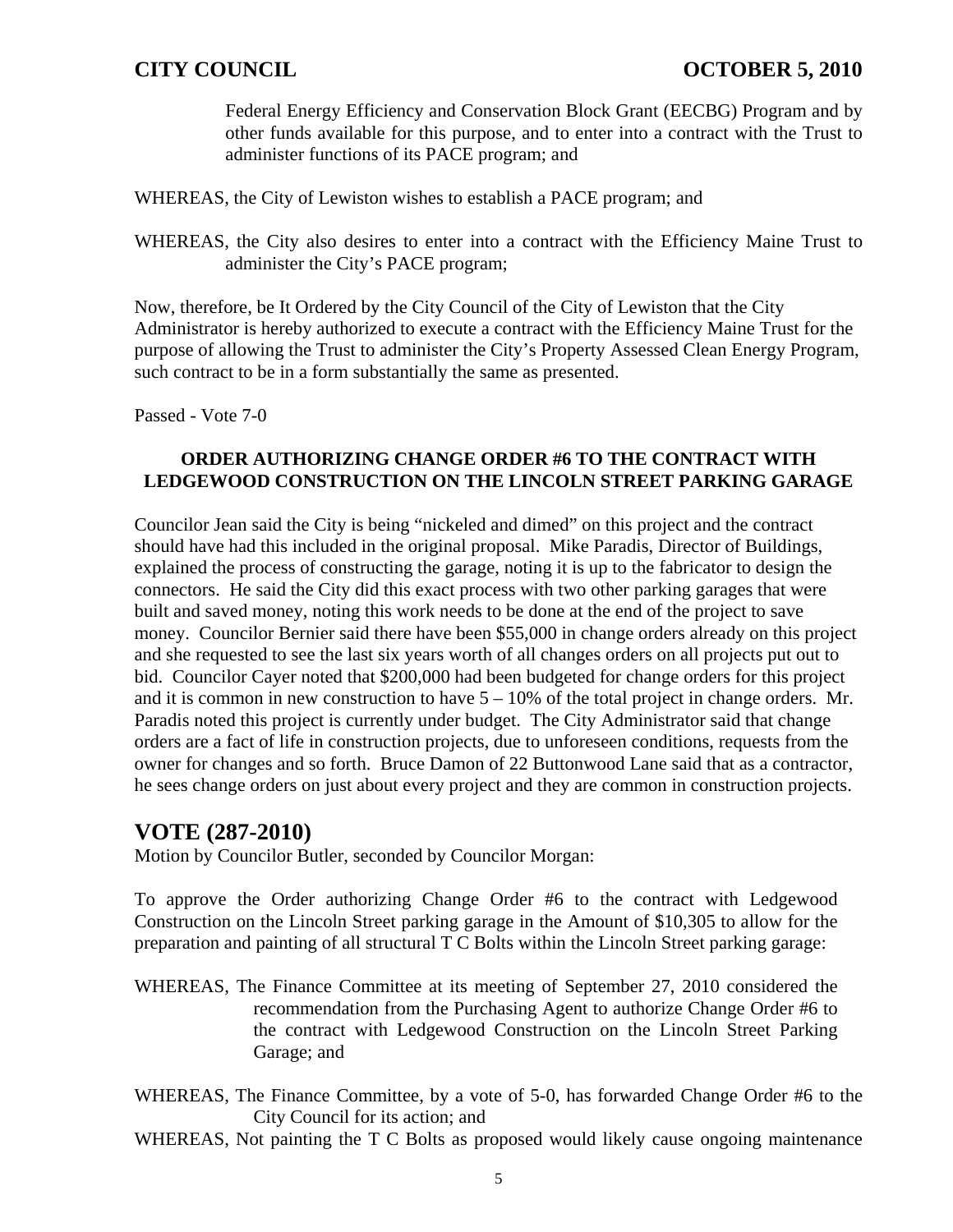issues;

Now, therefore, be It Order by the City Council of the City of Lewiston that Change Order #6 to the contract with Ledgewood Construction on the Lincoln Street Parking Garage is hereby authorized in the amount of \$10,305 to allow for the preparation and painting of all structural T C Bolts within the Lincoln Street Parking Garage.

Passed - Vote 4-3 (Councilors Poulin, Jean and Bernier opposed)

## **ADOPTION OF MEETING SCHEDULE FOR THE MONTH OF NOVEMBER**

# **VOTE (288-2010)**

Motion by Councilor Jean, seconded by Councilor Morgan:

To suspend Section 1 (a) of the Rules Governing the City Council and to hold the regular meetings during the month of November on Tuesday, November 9 and Tuesday, November 23. Passed - Vote 7-0

## **RECOMMENDATIONS FROM THE CITY CLERK/REGISTRAR OF VOTERS ON ACTIONS NECESSARY TO CONDUCT THE STATE CANDIDATE AND REFERENDUM ELECTION TO BE HELD ON TUESDAY, NOVEMBER 2, 2010**

# **VOTE (289-2010)**

Motion by Councilor Butler, seconded by Councilor Bernier:

A. That the hours for acceptance of registrations in person only, prior to the November  $2<sup>nd</sup>$ election, as required by MRSA Title 21A, sec. 122, 6A(2), be set at 8:00am to 4:30pm, October 13 through November 1, 2010; and additional hours of 9:00am to 12 noon on Saturday, October 30, 2010.

B. That the names of those persons who register during the closed session for registration shall be recorded in accordance with MRSA Title 21A, sec. 122, subsec. 7B.

C. Pursuant to Title 21A, sec 759(7), absentee ballots will be processed at the central polling place at 7:00am, 4:00pm, 7:00pm and any and all remaining shall be processed at 8:00pm, if necessary.

Passed - Vote 7-0

## **REPORTS AND UPDATES**

No reports or updates were presented at this time.

## **OTHER BUSINESS**

Councilor Morgan said he has heard from several people who have asked if the Council will be taking a position on the Oxford casino issue on the November ballot. The Mayor said the voters in June overwhelmingly supported the development of a Lewiston casino and he will not support